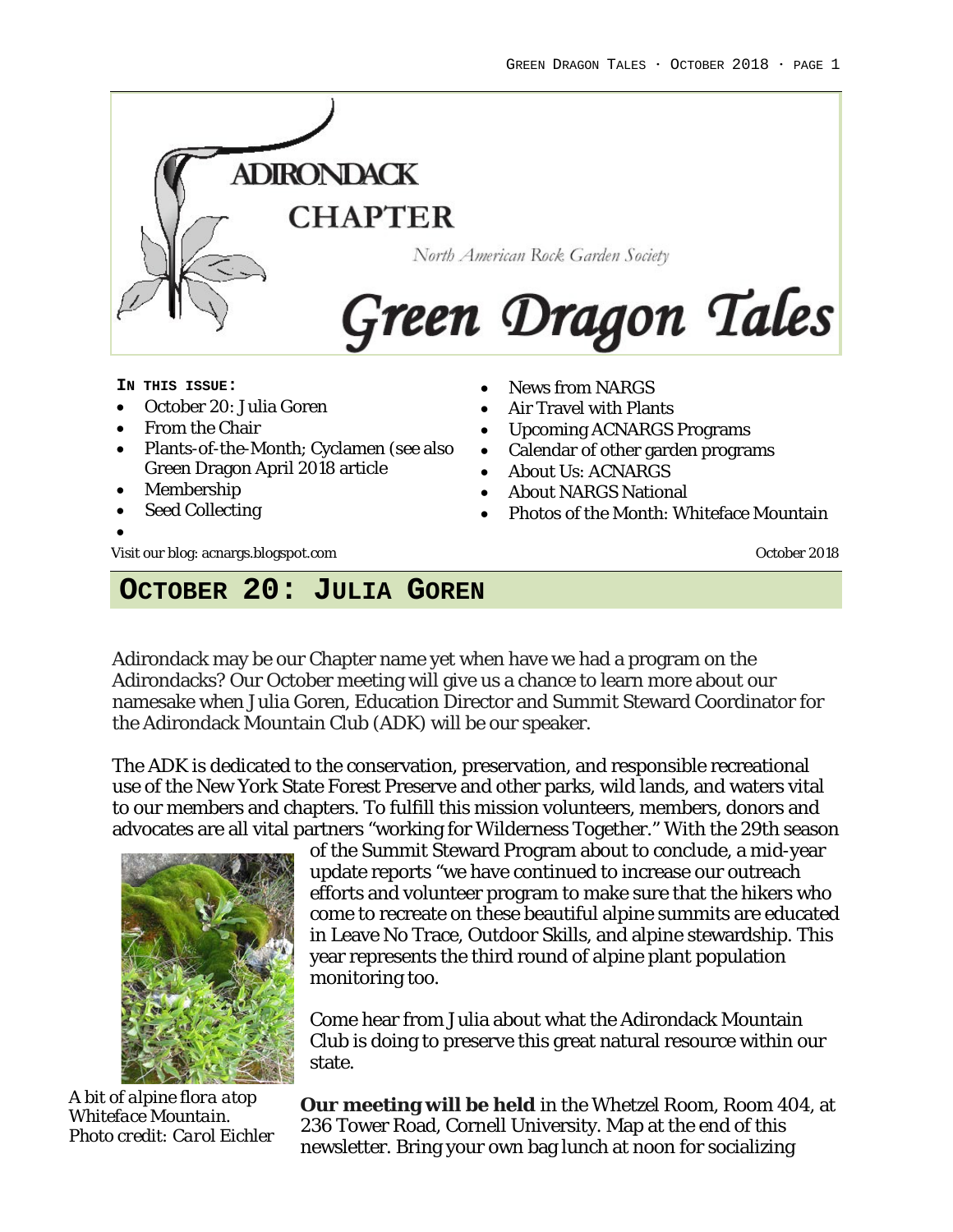before the meeting. Refreshments to share are appreciated.

## **FROM THE CHAIR**

*John Gilrein, ACNARGS Chair*

We didn't intentionally have a theme for our September and October 2018 Plants-ofthe- Month, but that's how it ended up. September our POM was *Sempervivum*, hens and chickens, and in October it will be *Cylamen coum* and *hederifolium.* These are some of the easiest plants to cultivate, assuming proper growing conditions. *Sempervivum*, colloquially "semps" are succulent, and about the only care they need is to have the dead or dying rosettes that flowered get pulled out. Semps are an ideal plant for troughs as they are content to exist on natural rainfall in their trough home, and won't perish if they don't get water for a few weeks in midsummer when you're on vacation. All semps really need is sun, good drainage, and a little rain; spaced out in a trough they'll eventually fill in the bare spots and make a nice display. I think the webby *S. arachnoideum* looks especially good when it's filled in. I wish all trough plants were this easy!

Our two *Cyclamen* species are equally easy, and highly recommended if you're in this area during the colder half of the year. Both go dormant in the summer, as they come from a climate with no summer rain. The foliage of both *C. coum* and *C. hederifolium* is very attractive to gorgeous; the leaves of *coum* can be plain dark green or patterned; leaves of *hederfolium* can be dark green, silver, or patterned. I'd grow some of the *hederifolium* just for the marbled Christmas tree patterns on the leaves. The leaves usually make it through cold weather fine, but in severe weather the leaves may burn, especially if they're in a very sunny and/or exposed position. *Cyclamen* are very good neighbors for other plants, being dormant in much of our growing season. What's not recommended is planting them near plants that are taller and evergreen, like *Helleborus x* (Lenten rose) or *Helleborus niger* (Christmas rose), as they like good light in part shade, like the dappled shade of a leafless deciduous tree. If you keep the competition down around your *Cyclamen*, you should have some seedlings in a few years.

There's a gardening book out titled *Right Plant, Right Place.* Both of our fall POM could give you years of enjoyment if they're well situated. Do I always follow that advice, about choosing a suitable habitat and planting position? Or course I don't, but sometimes I struggle to make the planting site closer to the right place, like adding rocks to the rock garden soil, or taking the rocks out of the woodland soil. It would be so much easier if I just installed plants that were happy with the current conditions!

This is advance notice that we are recruiting for a new membership coordinator effective immediately and for a newsletter editor in the spring. These are both great opportunities to become more engaged with the Chapter and to serve a vital role to keep the Chapter vibrant. If you're interested or want to know more about either position, contact me.

Hope you have some nice sunny days for fall planting, and hope to see you in October.

John Gilrein, Chair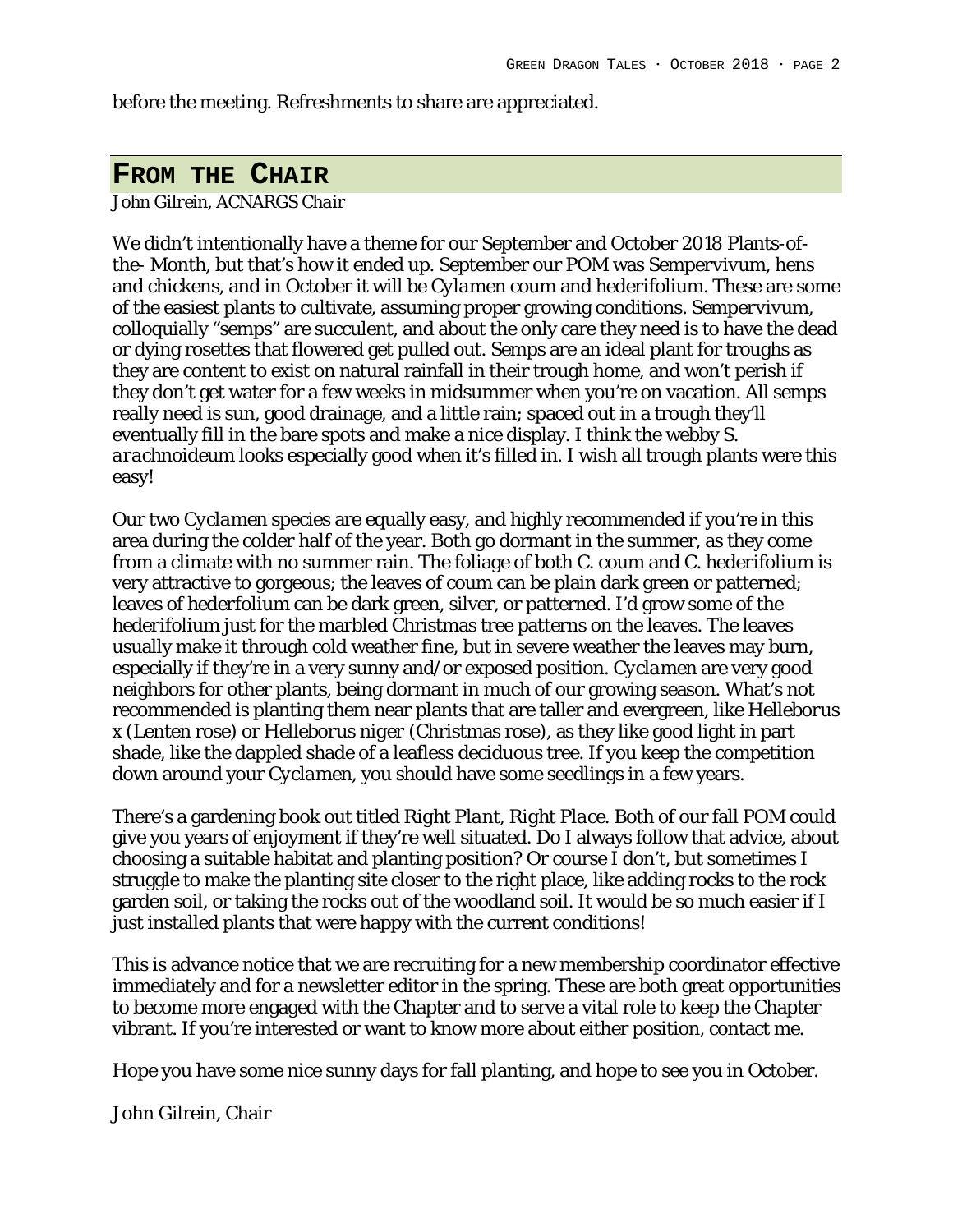## **PLANT-OF-THE-MONTH: CYCLAMEN**

*Marlene Kobre, POM Coordinator*

For our October POM we're offering two species of cyclamen—coum and hederifolium provided by Brent and Becky's nursery in Virginia.

A member of the family Primulaceae, the Cyclamen genus includes 23 species that are native to the Mediterranean area, spreading as far north as Central Europe and as far east as Iran. Cyclamen grow corms that serve as storage organs, and three characteristics make them especially valuable in the garden: their bloom time, the upswept reflexed petals of their beautiful flowers, which are usually pink but sometimes white and purple, and their strikingly patterned leaves.

**The Name:** The genus name comes from a Latin and even earlier Greek word meaning circle, or wheel, which most sources interpret as referring to the round shape of the corm, but Tony Avent notes that it could also refer to the way the flower stalks circle upon themselves as they are forming the fruit. English common names for some of the species include sowbread or swinebread, drawn from the belief that pigs fancied them as a food source, but most often the genus name cyclamen is applied to the species. Many of us may be most familiar with the frost-tender florists' cyclamens (*Cyclamen persicum*) so readily available in grocery and big box stores from Christmas until the spring equinox. Fortunately, sources agree that our two POM species—*C. coum* and *C. hederifolium*—are hardy to zone 5.

**Foliage:** The leaves of most species emerge from the top of the tuber, with each leaf having its own 2-4"stem. The early leaf and flower stems can easily be confused, but if you look closely, you will see that the tips curl differently: leaf stems curl upwards while flower stems, which can reach 5", curl downward. The leaves are also usually variegated with green and silver, sometimes in irregular blotches but sometimes, as in coum, in more striking regular patterns resembling arrowheads or Christmas trees. The leaves of coum and hederifolium, like most species native to the Mediterranean, are summer dormant. This is an adaptation to their native habitat, where the summers are hot and dry and the winters are cool and moist. As we'll shortly see, the habitat is central to understanding some of their important cultivation requirements.

**Flowers and Fruit:** The flowers, usually pink but sometimes white or purple, appear on stems that are bent at the tip so the flower faces downward. Each has 4-5 reflexed petals connected at the bottom in a cup, which is embraced by 5 sepals. This cup creates a platform for the bees, as they hang upside down to pollinate the flowers, which look to Tony Avent like "fairy wings" or "shuttle cocks."

After pollination the fruits begin to form through a process that Avent describes as a "bizarre behavior that is beautiful and amazing to observe." The flower stem coils from the end over itself, pulling the fruit down to conceal it beneath the foliage. The small fruit is a round pod enclosing sticky seeds with an elaiosome that are dispersed by ants after they have feasted on the fat, rich-coated organ. Later this year, as my hederifolium are forming fruit, I plan to be right there to witness the "bizarre behavior" for myself.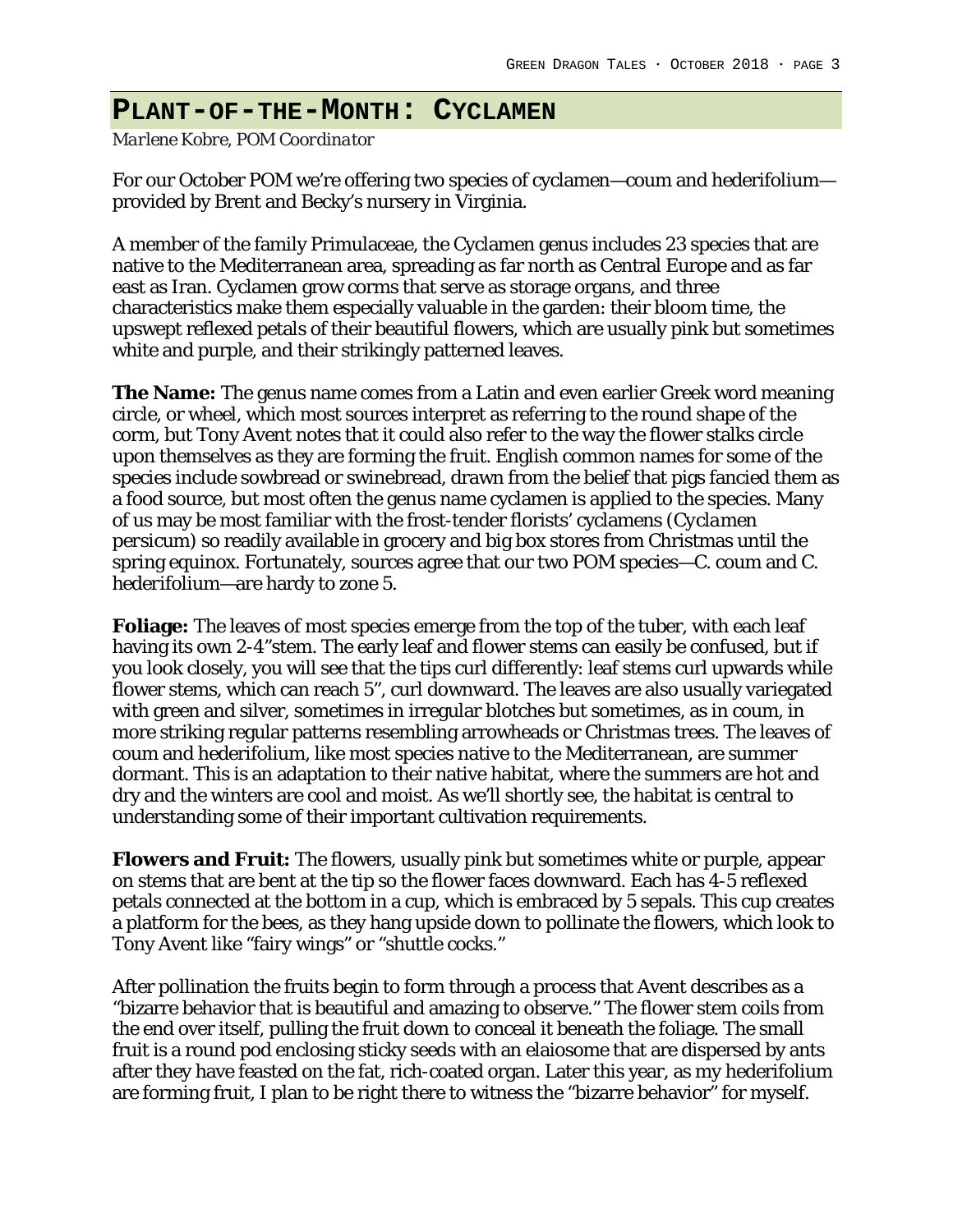### **Differences between Coum and Hederifolium**

**•Shape and size of the tuber:** Coum's tuber is rounded and remain relatively small; hederifolium tubers are flattened and can grow to 9" or even larger. The tubers of both are **toxic**, so culinary experimentation is discouraged.

•**Leaf Shape and Pattern** can vary enormously even within a single species and this is part of their appeal. Coum's leaves are rounded and solid green or with silver patterns on the dark green leaves are regular. Hederifolium leaves are ivy-shaped, with irregularly variegated patterns.

**•Bloom Time**: Coum blooms in winter and early spring (Feb.-Apr.). after the leaves have emerged in late fall. Hederifolium, in contrast, blooms in late summer and autumn (Aug.-Nov.) before the foliage appears. Whether it's fall or winter, these flowers are a delightful anomaly when there's so little else to feast our eyes on.

**•Hardiness**: Both species are hardy to zone 5. Of the two, hederifolium is the hardiest, having survived winter temps of -20 F. In several of our gardens coum has also passed the hardiness acid test for Zone 5. The Royal Horticultural Society even says both species are hardy to Zone 4! It has also included both in the top 200 plants of the last 200 years. So you can't go wrong.

**•Leaf and Bloom Time**: Coum's dark green leaves appear in late fall, and are followed by flowers ranging from pink to purple on top of 2" tall stalks. Hederifolum's flowers, in contrast, start to bloom in August before the foliage emerges.

### **Planting and Cultivation Guidelines**

Good drainage is essential, especially during the summer dormant period, to help them endure the summer wetness that is not part of their native habitat. They tolerate a wide range of soil types, but prefer a slightly alkaline, well-drained soil with a pH no lower than 5.5. To ensure the required drainage add some pea gravel or very coarse sand to the soil and perhaps a little Turface. Plant hederifolium tubers so that their tops are just below the soil surface, but you can plant the coum corms a little deeper to prevent them from sprouting too early in the spring. And remember to mark the spot so you don't damage them when they are dormant. Clay soil in not recommended.

Planting them under trees and shrubs is not a requirement, but it can provide the dappled light they prefer and protect them from exposure to heavy wind. Planting under trees and shrubs can also help to manage their water requirements. Thanks to John Gilrein for explaining that since trees aren't big water consumers in winter, they won't interfere with the moisture cyclamen want in this season. Tree roots can also help in summer by taking up soil moisture to help keep the cyclamen corms dry during their dormant period. Tony Avent notes that coum and hederifolium can handle a more open site and even a little direct sun, and he advises against planting either species too close to larger, more competitive shade perennials like hellebores, which can easily overpower these diminutive gems. He even recommends not planting coum too close to hederifolium, which can also easily engulf the smaller species. Suitable companions might include other spring bulbs, primula, small ferns, and dwarf hostas.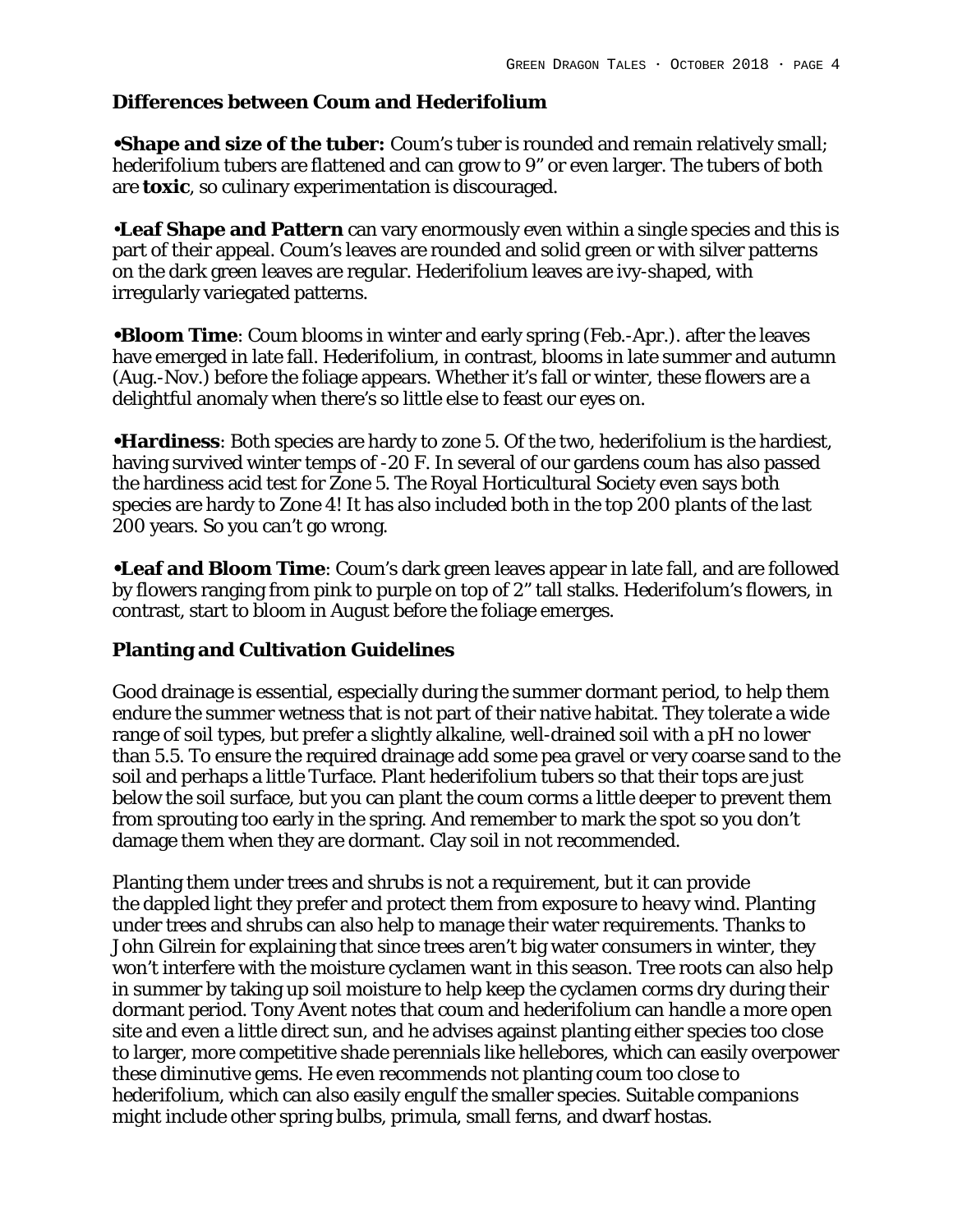If you've never grown these treasures, do give them a try. And if you've already been captivated by their charm, you know one can't have too many of them.

*Editor's Note: The April 2018* Green Dragon *included an article and pictures of cyclamen. See "Cracking the Code" by Betty Ann Addison. Reprinted by permission from* Minnesota Rock Plant Notes*, [their] March 2018 issue.*

### **MEMBERSHIP**

*Mary Stauble, Membership Coordinator*

At the October meeting I'd like to have a nametag for everyone. I haven't done nametags for new members in quite a while. My apologies to the newer folks! I will also be doing an inventory of our current nametags and seeing whose is missing. You may be getting an email from me asking if your nametag has travelled home with you or if it is truly lost. Questions? Issues? Contact Mary Stauble, **[mes2@cornell.edu.](mailto:mes2@cornell.edu)**

*To our Chapter members: A membership directory is published electronically every year in September and accompanies the September newsletter as an attachment. For those who receive a paper copy of the Green Dragon, you will be mailed a printed directory. To respect our members' privacy we do not post the directory online.*

## **NOW IS THE TIME FOR SEED COLLECTING**

*This article first appeared in the September, 2018 issue of* The Journal*, the newsletter of the Ontario Rock Garden and Hardy Plant Society authored by Anna Legatt, Arie Vanspronsen, the seed site [\(theseedsite.co.uk\)](http://theseedsite.co.uk/), and Diana Pooke. Photos and illustrations by Diana Pooke. Used by permission.*



Look around. There may be many seeds (technically fruit) that are starting to brown. Paeonia are opening, Clematis are turning brown, Salvia have brown nutlets on the lower flowering stems. Many Daisy family members will be ripening this month. Berries abound. Seeds will be ripe if they detach easily or have changed colour.

Easy seeds just fall out. You need to make sure they are free from chaff, undeveloped seeds and bugs. The easiest way is to put the seeds in a sieve. Find one that has mesh size a little smaller than the seed. Just move them around in the sieve and unwanted particles will fall through. Use a sieve that has a bigger mesh size to remove large debris.



Another messy way is to put the seeds on a flat plate and gently blow. Lightweight rubbish and unformed seeds should move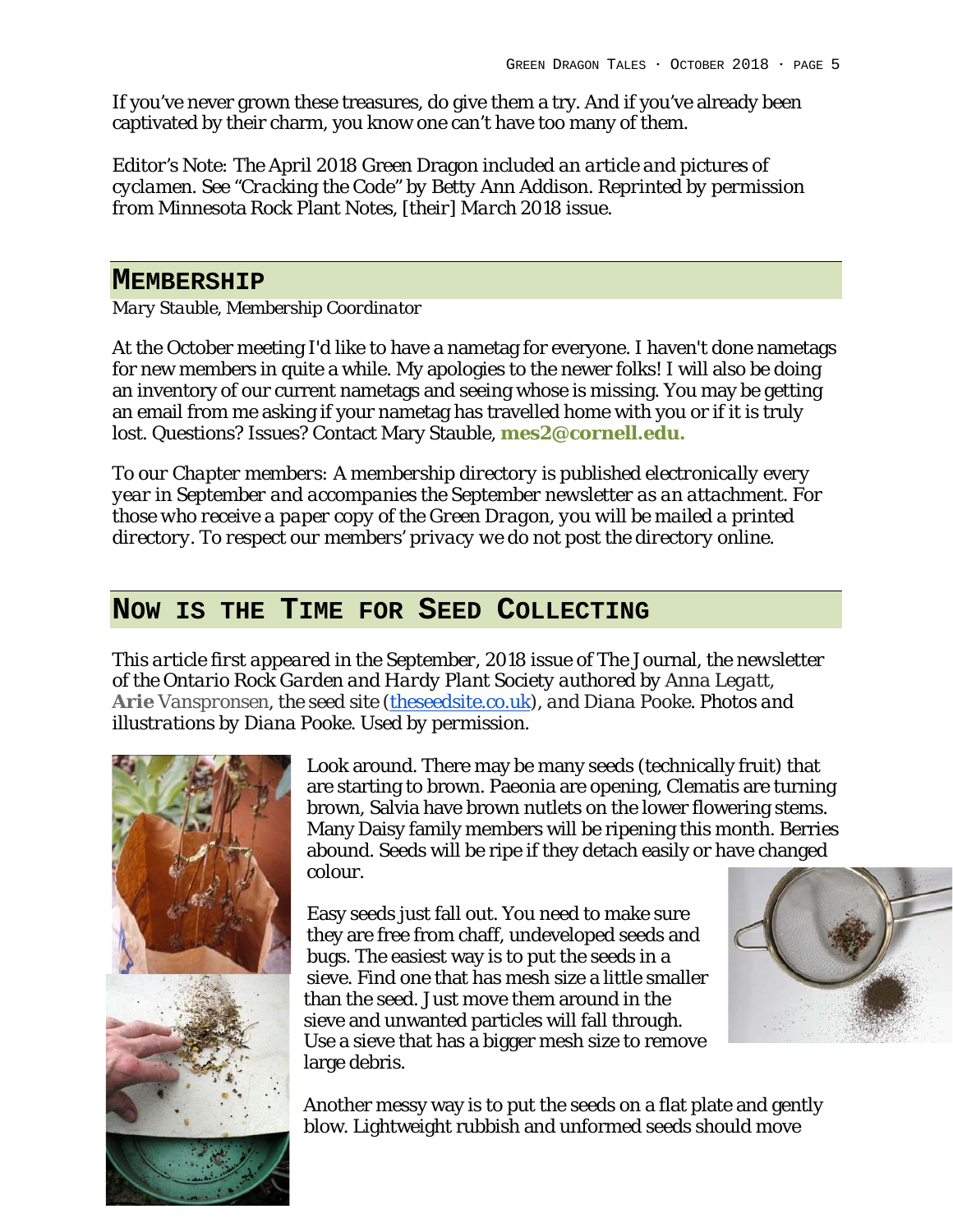away. Then tilt the plate and good seed will trickle down onto another plate. Sometimes it is easier to use fingers to move the good to one side.

Get a small plastic yoghurt dish. Rub it round with your fingers to create some static. Put uncleaned seeds in and swirl around. Tip out. Much of the rubbish will stay behind.



Berries are usually easy. You may be able to squash then out or peel off the skin. Use gloves. Squashed seeds can be put in cool water and swilled around. Then the water + skins can be poured off and the cleaned seeds placed on a paper towel to dry.

[Whether collecting for yourself or to donate to a seed exchange, you should] put your clean, dry seeds in a paper or glassine envelope, not plastic. Make sure the seeds cannot leak out. Label with your name and the plant name. Record the details like plant height, flower color, and time of bloom.

## **NEWS FROM NARGS: TIME TO THINK SEEDS**

*Carol Eichler, editor*

The NARGS Seed Exchange is an annual event that for some starts as early as July when instructions for donating seed are printed in the summer NARGS *Quarterly*. Many people are involved to make this highly regarded national/international seed exchange possible - from seed donors, to seed packagers to those fulfilling first and second round orders. Each of these stages requires even more steps. The remarkable Intake Manager, Laura Sierwicz, the Seed Exchange Intake Manager, who enters all the donations into a computer database, verifies the seed name and adds descriptions where needed, and packages countless boxes containing everything that is needed for the Seed Packing step (and I mean everything). This is where our Chapter gets involved.

On or about December 15th the Seed List "goes live," that is when one can begin ordering. Much like ticket-buyers to a concert, there are those who have been known to wait up all night to get first crack at ordering some of the most in-demand seed. For the rest of us we have until January 31 to send in our orders. Though admittedly earlier is better, there always seems to be plenty of seed to go around. But, if like me, you don't get to ordering until late within the 6-week window, it's advisable to suggest plenty of alternative choices. Making your selections from the list of 3,500 or so species (at least for me) takes time and maybe even a method for making one's selections. Some assemble a "wish list" through the year and this can be a great way to build your order.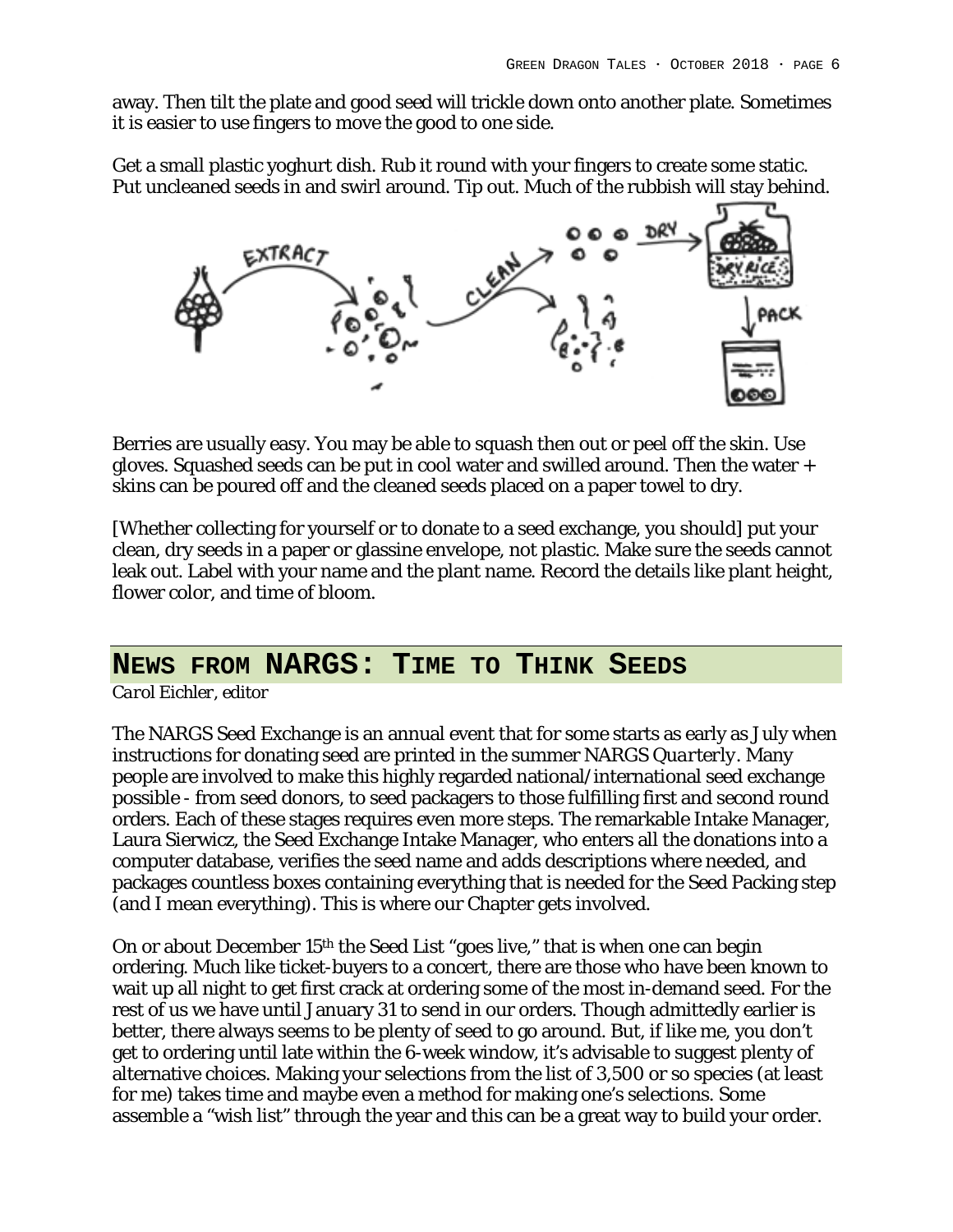The online ordering system has some great features including links on most species to view photos and cultivation requirements and allowing you to save and edit your list over several sessions at the computer.

Our Chapter has participated in the Seed Packing phase for a number of years, as I expect we will do again this year, which occurs over 1 or 2 week-ends in December. We are generally assigned to package 150-200 genera out of the 3,500+ total genera that have been donated.

Even if you are not interested in growing plants from seed (and the seeds donated are by no means limited to rock garden plants), the current seed list, as well as past lists, using the web links are an excellent resource for learning more about a species.

### **AIR TRAVEL WITH PLANTS**

*Editor's Note: Barbara Cooper and Bella Seiden, from the Ontario Rock Garden and Hardy Plant Society, faced some extra challenges when they tried to bring plants home to Toronto from western Canada in their carry-on bags. For any of us traveling domestically, this s something to look into (if you're wanting to bring plants back that is). Here's their story.*

The issue for us about bringing plants [onto the plane] as part of our carry-on was the medium in which they were planted. The pots were what we all typically use for sowing seed. The medium was a grit and sand. It was somewhat coarse, with an even coarser top dressing - tiny stones.

It was explained to us that this material caused alarm as it passed through the X-ray machine. The folks are on a pretty high alert for material that is the consistency of Epsom salts. This material can be used to detonate bombs. In Canada, at least, they are limiting the amount you can take with you onto the plane to 30ml - not enough to even fill one pot. I must say that they were even somewhat reluctant to tell us what they were looking for. It seems to be a recent threat.

The airline was willing to take the plants as 'oversize' luggage - less time on a conveyor belt and somewhat more careful handling - not ideal. We had Saxifraga that were young and would have been killed by unpotting them, so we chose this route and packed them as tightly as we could with bubble wrap.

I would assume that the US carriers would be screening for the same material, but I don't know for sure. You might be able to find out by being in touch with the airline though the Canadian ones didn't know as they farm out their security. A better resource might be to try the government agency that deals with plants and soil [US Dept. of Agriculture Animal and Plant Health Inspection Service or USDA APHIS] that would otherwise pass as carry-on.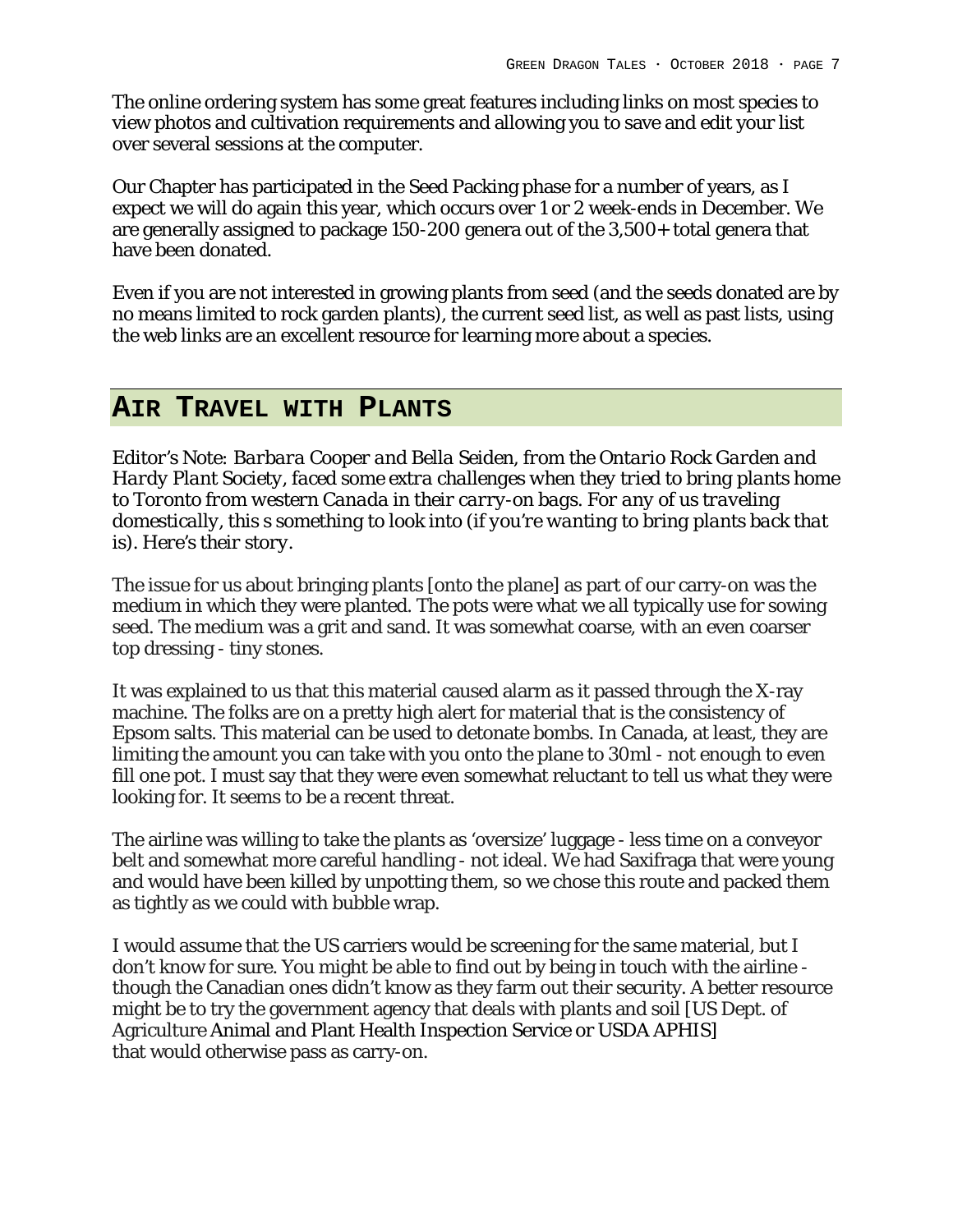# **UPCOMING 2018 ACNARGS PROGRAMS**

*Mark your calendars! Unless otherwise specified, all local events start with a brown bag lunch at noon with the program following at 1 pm, and take place at the renovated Whetzel Room, 404 Plant Science Building, 236 Tower Road, Cornell University, Ithaca, NY.*

October 20: Julia Goren, Education Director and Summit Steward Coordinator for the Adirondack Mountain Club*.*

Oct. 25: Deadline to donate to the NARGS Seed Exchange. Detailed info at **nargs.org**.

November 10: Evelyn Lee, Butternut Gardens, LLC (formerly with Oliver's Nursery in Fairfield, CT.) Behind the Scenes at a Flower Farm. Our last meeting for 2018 with a dish-to-pass preceding our speaker program.

Dec. TBD: Chapter workdays to package seed for the NARGS Seed Exchange

Dec. 15: NARGS Seed Exchange ordering begins

May 3-5, 2019: "Rooted in Diversity," NARGS Study Weekend, based at Sheraton Great Valley Hotel, Frazer, PA, a Philadelphia suburb.Hosted by Delaware Valley Chapter NARGS with details in the Fall Quarterly (not yet published) and in this newsletter.

May 8-11, 2021: International Rock Gardening Conference, Perth Scotland. Start saving your pennies.

As we learn more details of these meetings they will be included in future newsletters, our blog, **[acnargs.blogspot.com](http://acnargs.blogspot.com/)**, and our Facebook page, **[http://www.facebook.com/acnargs](http://acnargs.blogspot.com/)**.

## **HAVE SOME/WANT SOME**

*Our new monthly feature – a classified section – to facilitate your gardening wants and needs. Do you have too many large pots? Do you want some small pots? Do you have too many divisions (that will otherwise go into the compost)? Are you seeking a certain plant? The idea is to use this newsletter to express your "haves" your are willing to give away and "wants" for any items you are seeking. To post a request contact Carol Eichler at [carolithaca@gmail.com](mailto:carolithaca@gmail.com).* 

### **HAVE:**

### **WANT:**

Still seeking more plastic berry containers. I'd also love small (about the size of a quart berry box would be ideal), sturdy boxes to use for shipping. Carol Eichler, **[carolithaca@gmail.com](mailto:carolithaca@gmail.com)**

*Panax trifolius* and *Asclepius quinquefolia*. Contact Bill Plummer, **[remmulp@stny.rr.com](mailto:remmulp@stny.rr.com)**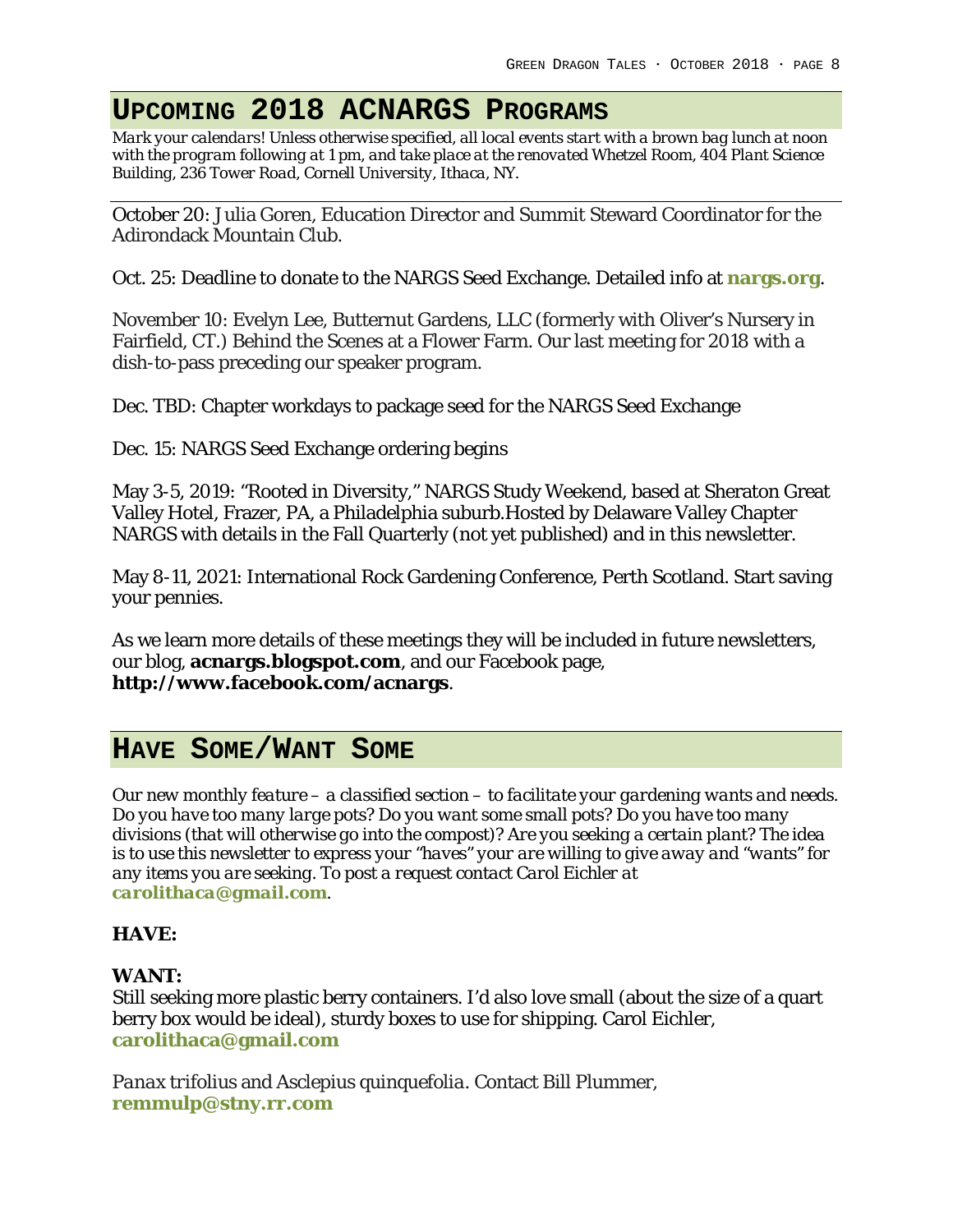## **CALENDAR OF SELECT GARDEN EVENTS**

*To have a garden event in your area listed send all pertinent information to Carol Eichler at [carolithaca@gmail.com](mailto:carolithaca@gmail.com)*

Cooperative Extension Horticulture Programs, located at 615 Willow Av., Ithaca. 607- 272-2292. Unless otherwise stated, classes require pre-registration and have a selfdetermining sliding fee scale. More info at **[www.ccetompkins.org](http://www.ccetompkins.org/)**

Finger Lakes Native Plant Society Meetings from 7-8:30pm at the Ithaca Unitarian Church annex (corner of Buffalo & Aurora, enter side door on Buffalo St. & up the stairs). More info at **[www.FLNPS.org](http://www.flnps.org/)**. Plus FLNPS Walks meeting at different times and locations.

Cornell Botanic Gardens (formerly Cornell Plantations) calendar of events visit: **[CBG](http://www.ssreg.com/cornellplantations/calendar.asp?page=Calendar)  [Calendar](http://www.ssreg.com/cornellplantations/calendar.asp?page=Calendar)**. Fall Lecture Series continues Oct. 10 and November 7. **[CBG Fall Lecture Series](https://www.cornellbotanicgardens.org/learning/lectures)**.

# **ABOUT US - ACNARGS**

We are an all-volunteer organization and one of thirty-eight NARGS affiliated chapters active in North America. Our annual Chapter activities include 6 program-speaker meetings, the *Green Dragon* newsletter, web and Facebook pages, garden visits, overnight garden trips, hands-on workshops, and 3 plant sales a year. Our meetings are informal, friendly gatherings that provide a wealth of information and offer a source for unusual plants, plus the opportunity to be inspired by other gardeners. The public is always welcome.

Chapter membership starts at \$15 a year based on the calendar year. Membership includes these benefits: newsletter sent to you electronically (or option by mail for an extra fee), opportunity to travel on our planned overnight garden trips, annual membership directory, and plant sale discounts and member only sales, including Plant-of-the-Month sales. Download a membership form here: **<http://www.acnargs.org/join.pdf>**).

## **ABOUT NARGS NATIONAL**

NARGS National is our parent organization: We encourage you to join (online at **[www.nargs.org](http://www.nargs.org/)**) for only \$40 a year. Benefits include a seed exchange, a quarterly publication, and an on-line web site featuring an archive of past publications, a chat forum and a horticultural encyclopedia. NARGS National also conducts winter study weekends and holds its Annual Meeting in interesting places where attendees have the opportunity to visit gardens, and take field trips, often to alpine areas, as well as hear talks by outstanding plants people from around the world. More recently, NARGS is offering botanical tours each year, both within the US and abroad.

## **2018 BOARD MEMBERS AND CONTACTS**

*If you want to volunteer, we'd love to hear from you!*